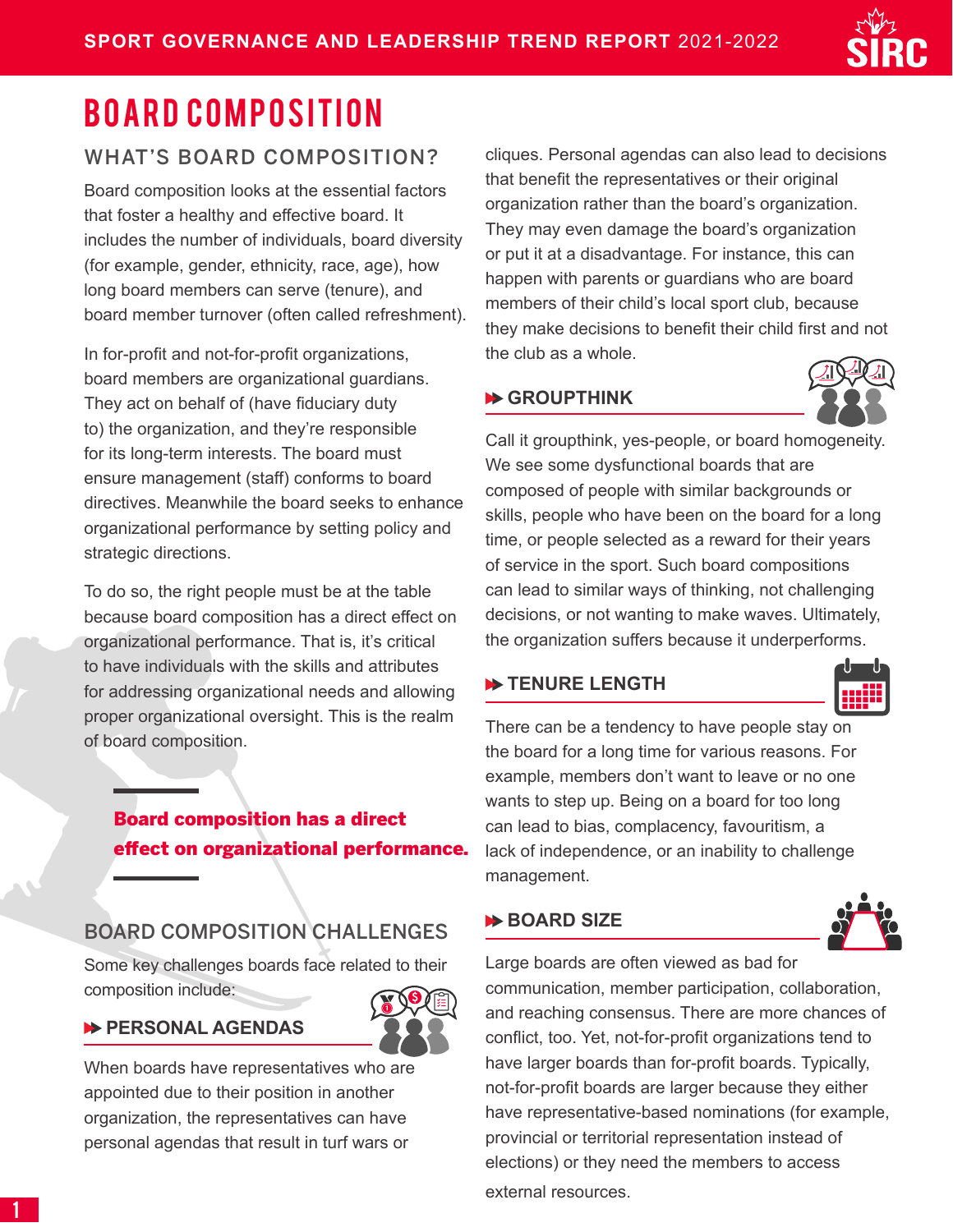## BEST PRACTICES AND RECOMMENDATIONS FOR BOARD COMPOSITION

# Board composition isn't a one-size-fits-all.

#### **PROVIDE ROLE CLARITY**

Ensure each board member is clear on their role within the board. Each member should also be aware of the board's roles and responsibilities toward the organization and in relation to management staff (the CEO or Executive Director and other staff).

#### **CHOOSE REQUIRED BACKGROUNDS AND QUALIFICATIONS**

Have an elected, skills-based board to address the organization's specific needs. Undertake a skillset audit for the board before board nominations are made and elections are held. Ensure key stakeholder voices are included (for example, athletes and participants).

#### **DIVERSIFY THE BOARD**

Have a gender-balanced and ethnically-balanced board. Balanced means between 40% and 60% of representation. Women's interpersonal skills are also an advantage: women consistently outperform men in leadership roles when it comes to earning trust and reducing the potential negative effects associated with major crisis situations, such as the COVID-19 pandemic. Beyond gender and ethnicity, board diversity also means considering board members from a mix of age ranges.



## **BUILD IN INDEPENDENCE**

Include a number of independent board members who have the proper industry expertise, who can ask tough questions, and who can challenge the CEO, management and staff. Externally appointed or elected members may also broaden the board's skill base and diversity.

#### **VARY TENURE LENGTH**

Set different tenure lengths (new-term, mediumterm and longer-term board tenures) to blend new ideas as well as maintain some institutional memory and critical questioning (challenging) of management. This blend can also help avoid complacency and minimize groupthink. For-profit organizations tend to limit tenure to 10 to 15 years maximum. Often, they also have a mandatory age limit. In Canadian for-profit organizations specifically, the optimal average tenure length is 12.56 years for top returns on assets.

#### **BOARD SIZE**

Have the smallest possible board size that allows the board to cover its required skill and attribute needs. For example, Canadian national sport organizations average 9 board members (range: 4 to 15 members). When boards have more than 12 members, a core group tends to form of 7 to 9 more active members. Whatever the number, each board member should have a designated role and responsibilities.

Companies in the top quartile for gender diversity and for ethnic diversity outperform their competitors financially by 25% and 36% respectively (McKinsey & Company, 2020)

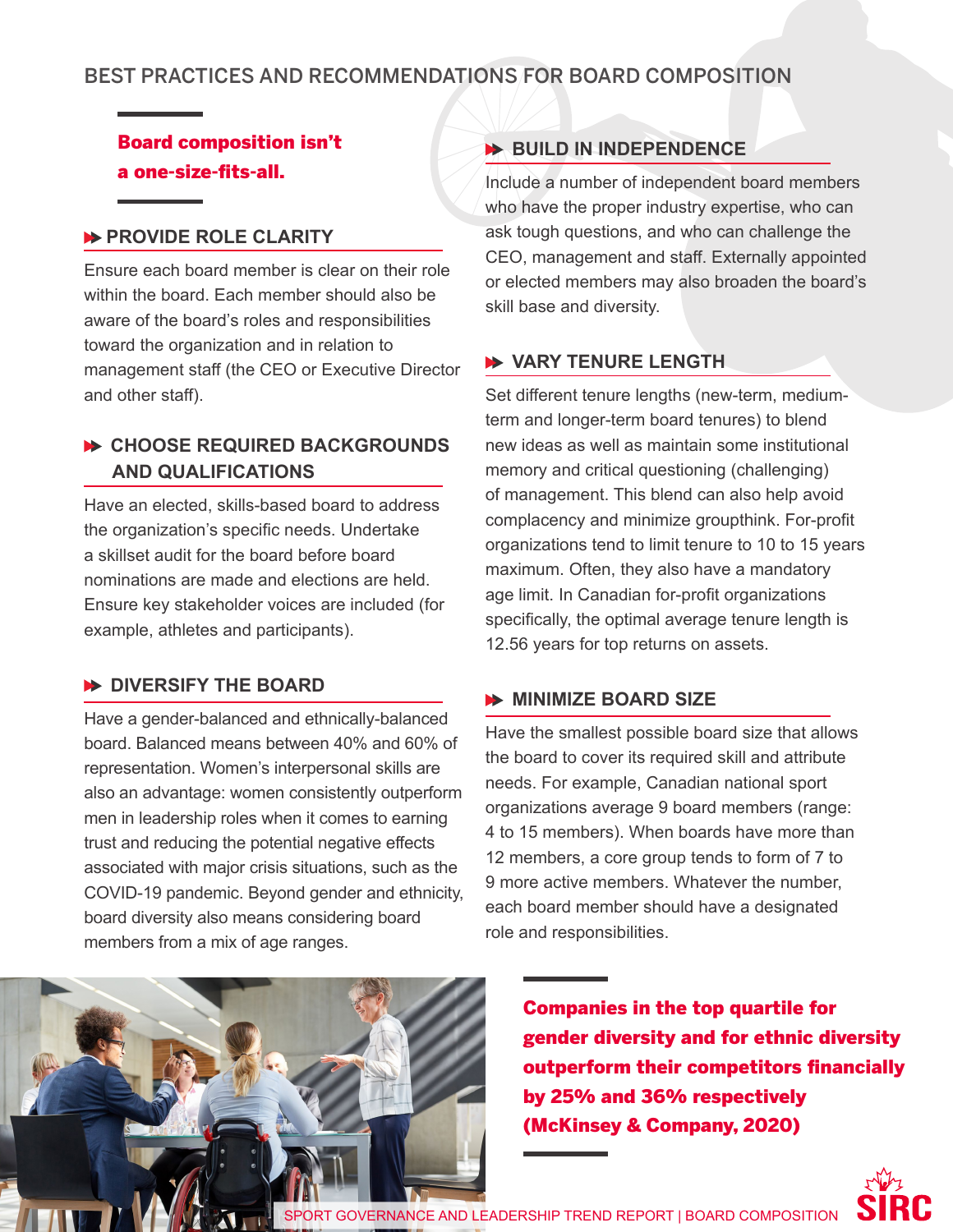## CANADIAN SPORT IS LEADING THE WAY IN BOARD COMPOSITION

In its 2020 report, McKinsey & Company found that only 21% of North American companies had women holding c-suite positions (senior executive positions, typically titles starting with "Chief"). This is surprising since 87% of North American companies have diversity as a priority. But sport, and especially Canadian sport, is performing better than other industries (see also Figure 1).

- In the International Olympic Committee (IOC), women form 36.9% of IOC members and 25% of the IOC Executive Board. Within the IOC, 43% of senior management positions are held by women.
- **1** In Australia, where there's a push for pay equality for athletes and administrators, women form 36.7% of sport boards for national, state and professional sport organizations. And, women hold 30.5% of key management positions. In all, 35.3% of Australia's sport boards achieve gender balance.
- **EXECANDED** Canada fares better with 52.5% of Canadian national sport organizations, multi-sport organizations and sport institutes' boards having achieved gender balance. More precisely, 40% of board members are women and 43% of executive leadership positions are held by women.



**Figure 1. Gender representation comparisons between the IOC, Australia and Canada (2020 to 2021).1**

<sup>1</sup> Compiled from multiple sources, including McKinsey, the IOC, and communication with the Olympic Studies Centre as of Sept. 9, 2021.